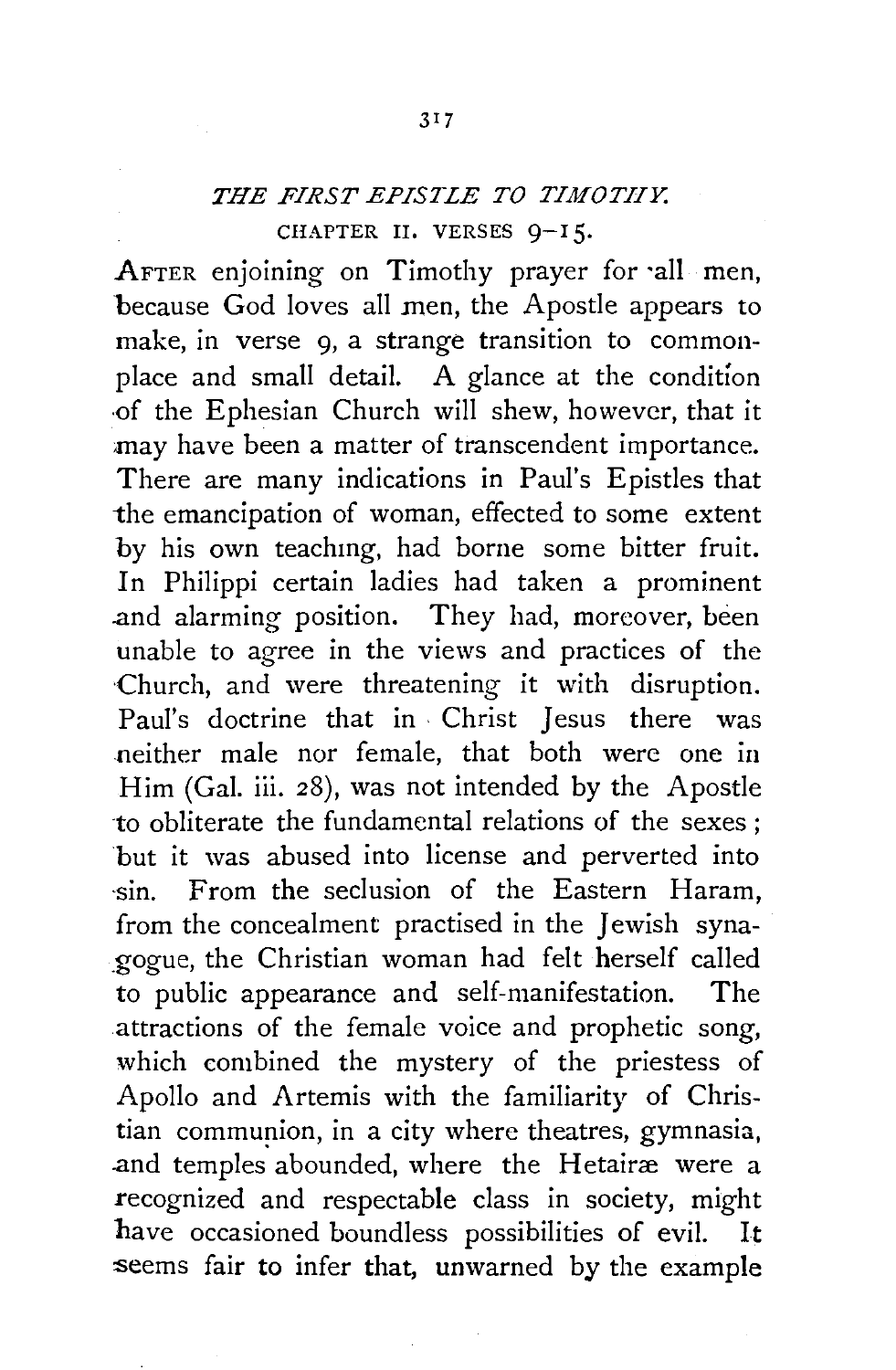of Corinth, the Ephesian ladies came in dazzling attire, and with some display of their personal charms, into the Christian society, making a sensation, if not creating a scandal; if so, it becomes perfectly easy to conceive that Paul could hardly think of the prayer and praise of the Christian assembly without uttering some words of wise and necessary admonition.

*In like manner (I desire,* understood or carried. forward from the previous sentence) *that the women adorn themselves* (in every place of worship and, prayer especially) *in appropriate apparel, with inward modesty and self-control.* Archbishop Trench distinguishes *aldos* from *aloxyvn*, shewing that the former word, here used and translated "modesty," from its etymology, represents a disposition which turns away with inward loathing from that which is evil, as that which cannot be even looked upon. or thought about. The great word  $\sigma \omega \phi \rho o \sigma \omega v \eta$ , according to Plato, is "the strength of the soul," the sound-mindedness which exercises supreme control over passion and pleasure.<sup>1</sup> These characteristics. are a rich adornment ; they imply a deep sense of what is evil; no secret pleasure in that which is. externally reprobated, but an inward disgust and a. true self-mastery.

Paul even sets the Christian ladies of Ephesus a lesson in matters in which they probably thought that he had no right to interfere. He condemned

<sup>&#</sup>x27;l Xenophon does not give such force to the fonner word as to thelatter. "The modest" are those who avoid the *appearance* of what isshameful; the "sound-minded" avoid it in its most secret and invisiblehaunts.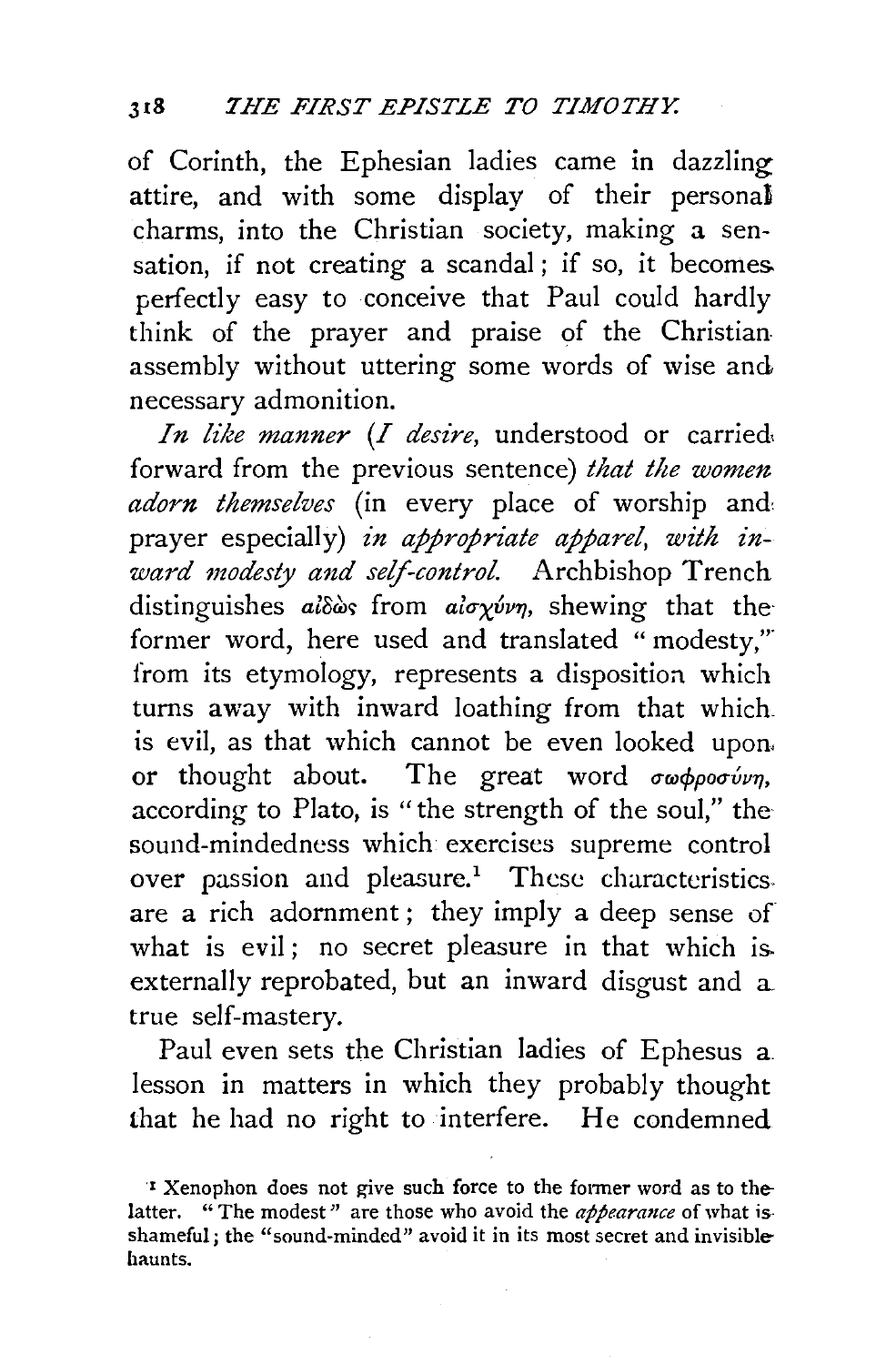"plaitings [of hair], and gold and pearls and costly garments." These peculiarities are condemned in nearly the same words by St. Peter (I Epistle iii. 3); and, in all probability, the words point to a dis- ·play in the Christian assembly which the Apostle thought inconsistent with the spirituality, the unworldliness, the sound-mindedness, the sanctity of the Church of God.

Luther, Calvin, Mack, Huther, connect the  $\delta l \epsilon \partial y \omega \nu$  $\frac{\partial \gamma}{\partial u}$  with the previous word  $\frac{\partial \gamma}{\partial u}$  we have and would translate it thus : *"but* [let them adorn themselves in that] *which is befitting women who profess godliness through* [or *by* J *good works."* This construction is awkward, while it is equally grammatical (with Ellicott and others) to connect "the good works " with the principal verb, and translate it as follows : " *but* [let them adorn themselves J *with good works* [a proceeding or habit] *which befits those who are professing godliness.* The beauty of holiness, the glory of goodness, the charms of purity, modesty, and self-control were in the Apostle's mind when he said, " There is neither male nor female : ye are all one in Christ Jesus."

*Verse* I I.-" *Let woman learn,* not taking upon her to *teach,* in the Church, even if her prophetic voice, all through the history of the kingdom of God, must be listened to. Let her learn *in silence* or *in tranquillity;* not that she is not to ask questions, at any time or in any place : but so far as the house of God is concerned, let her disposition to learn reveal itself in *every kind of subjection*. Her strength is in her submission. Her far-reaching sway over man is legitimately exercised by her receptivity; by her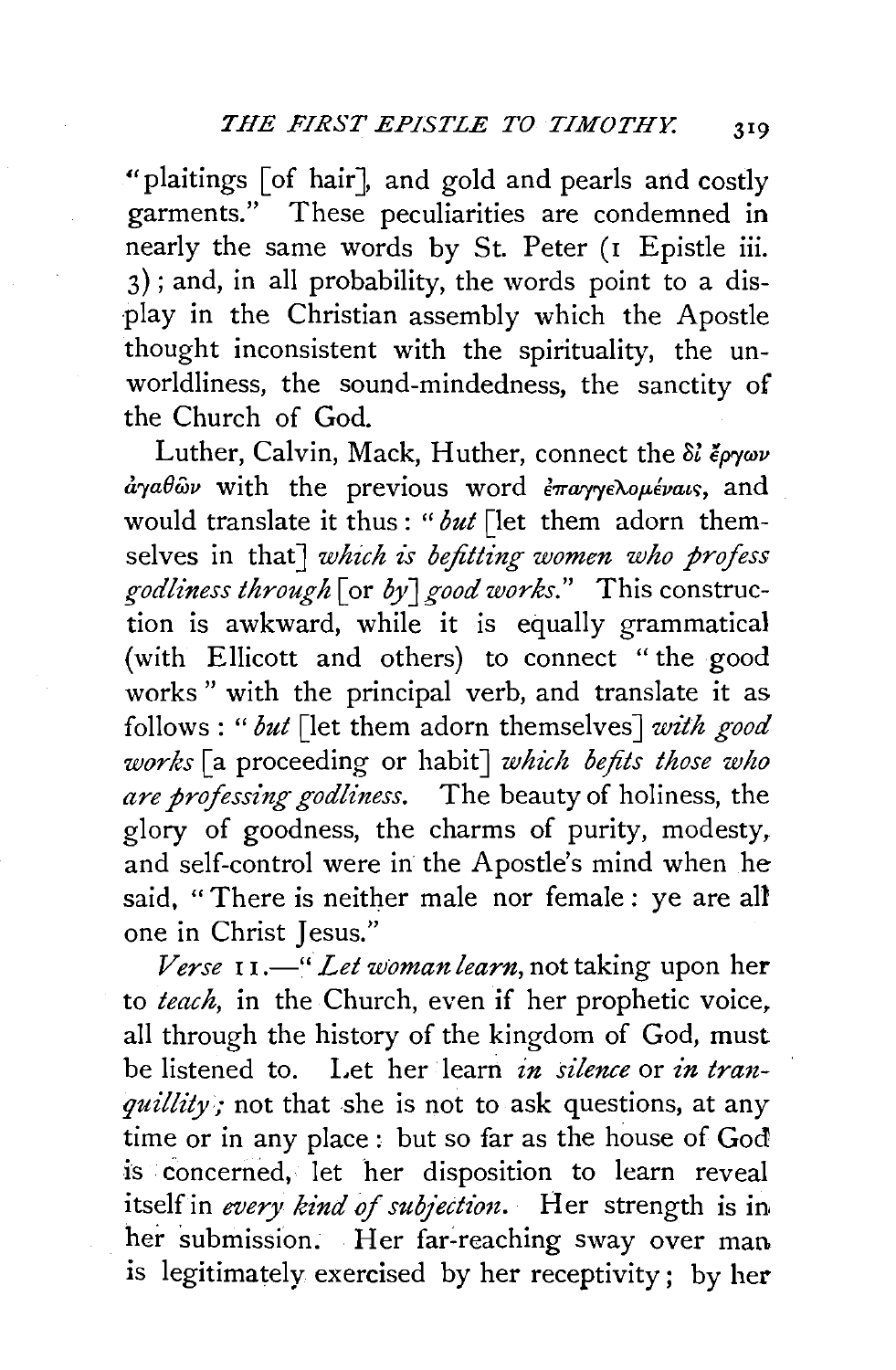yielding up her own will ; not by her self-assertion and conspicuous activity. Jesus said, " Blessed are the meek, for they shall inherit the earth." Woman's glory is her meekness ; her authority is in her love. The might of self-sacrifice, of self-submission, of selfabnegation, of " every kind· of subjection," reached its highest expression in Christ. Paul would have woman put forth the loftiest idea of the Divine life.

Verse 12.—Here is a practical development of the principle, which was at that moment in the history of the Church of vital importance: "*I do not permit ·woman to teach or exercise authority over men, but* [I do<sup>1</sup> exhort them] *to be in tranquillity or silence.*" The word here used for the " exercise of authority " is a very unusual word, and is only found in later Greek. It is used for one who exercises authority even with murderous intent, and implies considerable and special force in the manifestation of it. A vehement exertion of female influence in the Christian assembly, and public instruction for the Church by woman's voice, were resented and condemned by Paul. The Apostle was equally explicit on other occasions. If any section of the Church or society be eager to render legitimate a violation of the rule which has largely pervaded Christendom from Apostolic times, it is dishonest and idle to try and explain away the judgment of St. Paul with reference to what was fitting in the early Church,

In verse 13 the Apostle goes back to Eden for a justification of his doctrine, and we have another proof, not that he was blinded by his Rabbinical

<sup>1</sup> *Cf.* for this construction Chap. iv. ver. 3.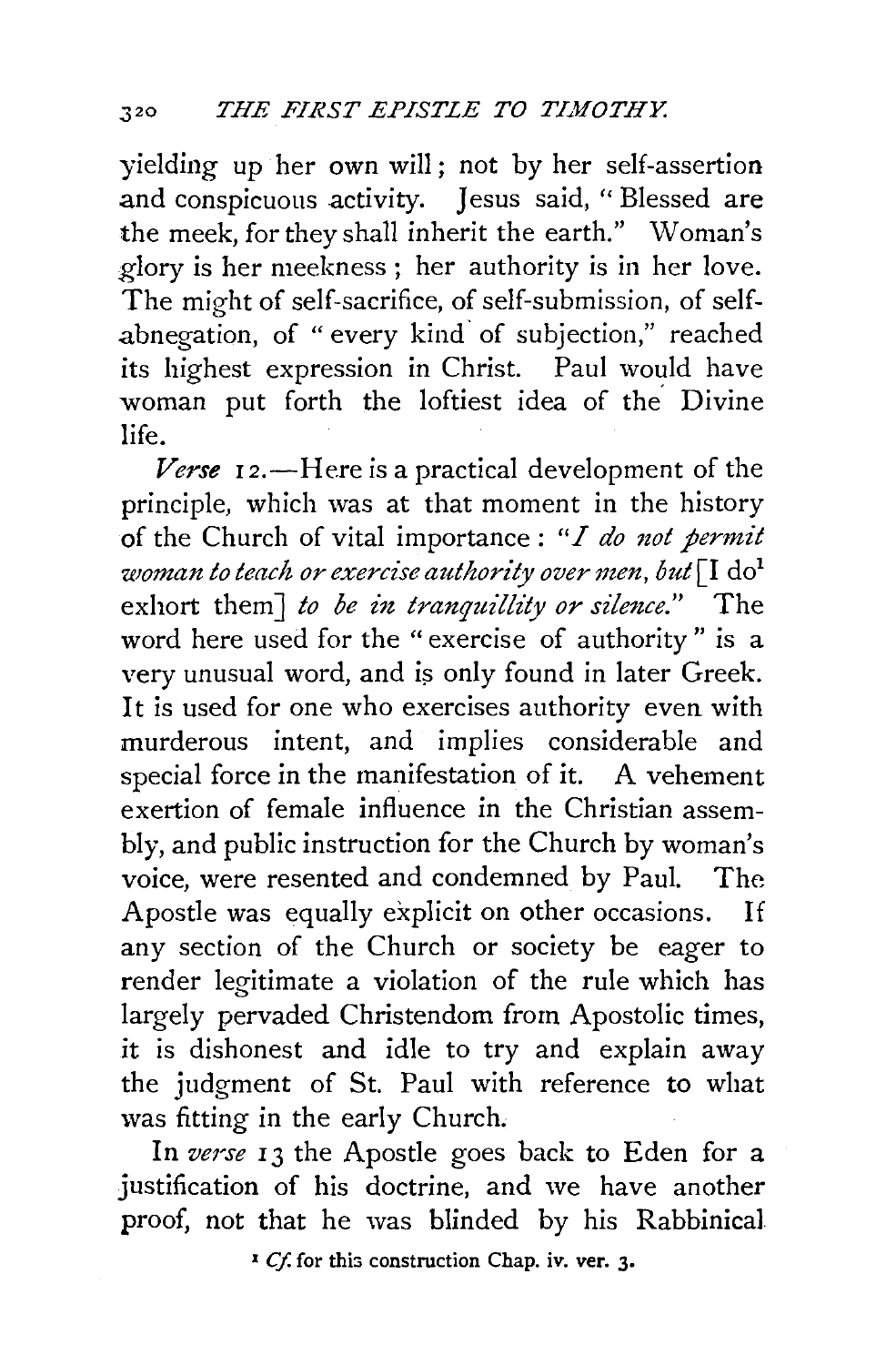education, but that he was, by deeply ingrained habit of thought, accustomed to regard the facts and principles of the Old Testament as symbolic and parabclic, and the source of perpetual instruction. The reason that he gave for the Christian bearing: of the two sexes toward each other was the fundamental illustration of their mutual relations furnished by the most sacred and venerable fragment of the Old Testament. *For,* says the Apostle, *Adam was first fashioned, then Eve.* The word translated. "fashioned" is that used in LXX. (Gen. ii.  $7$ ),<sup>1</sup> and, implies pre-existing material, without excluding a: long and even laborious process. Humanity was complete and centred in a personal unity before the separation of the sexes. The Apostle points thus not merely to priority in point of time, but to superiority in respect of immediate relation with God. Adam's function was to teach and to rule in virtue of that superiority. It is further added, *and A dam was not deceived: i.e.,* his eyes were open to the magnitude of his sin ; he was over-persuaded by conjugal love. He knew what he was doing, and' hence his transgression was more blameworthy. But though there was a greater sin committed by Adam than by his wife, there was greater power; *but the* typical *woman* is branded with the condemnation of impulsive weakness, and *having been deceived* or seduced into actually believing a lie, and disbelieving the voice of the Lord, *has become* the prey of and involved *in the transgression*.<sup>2</sup> Having

<sup>1</sup> Cf. Rom. ix. 20; 2 Macc. vii. 23.

<sup>2</sup> The form of construction is not uncommon in the New Testament: Luke xxii. 44; Phil ii. *7·*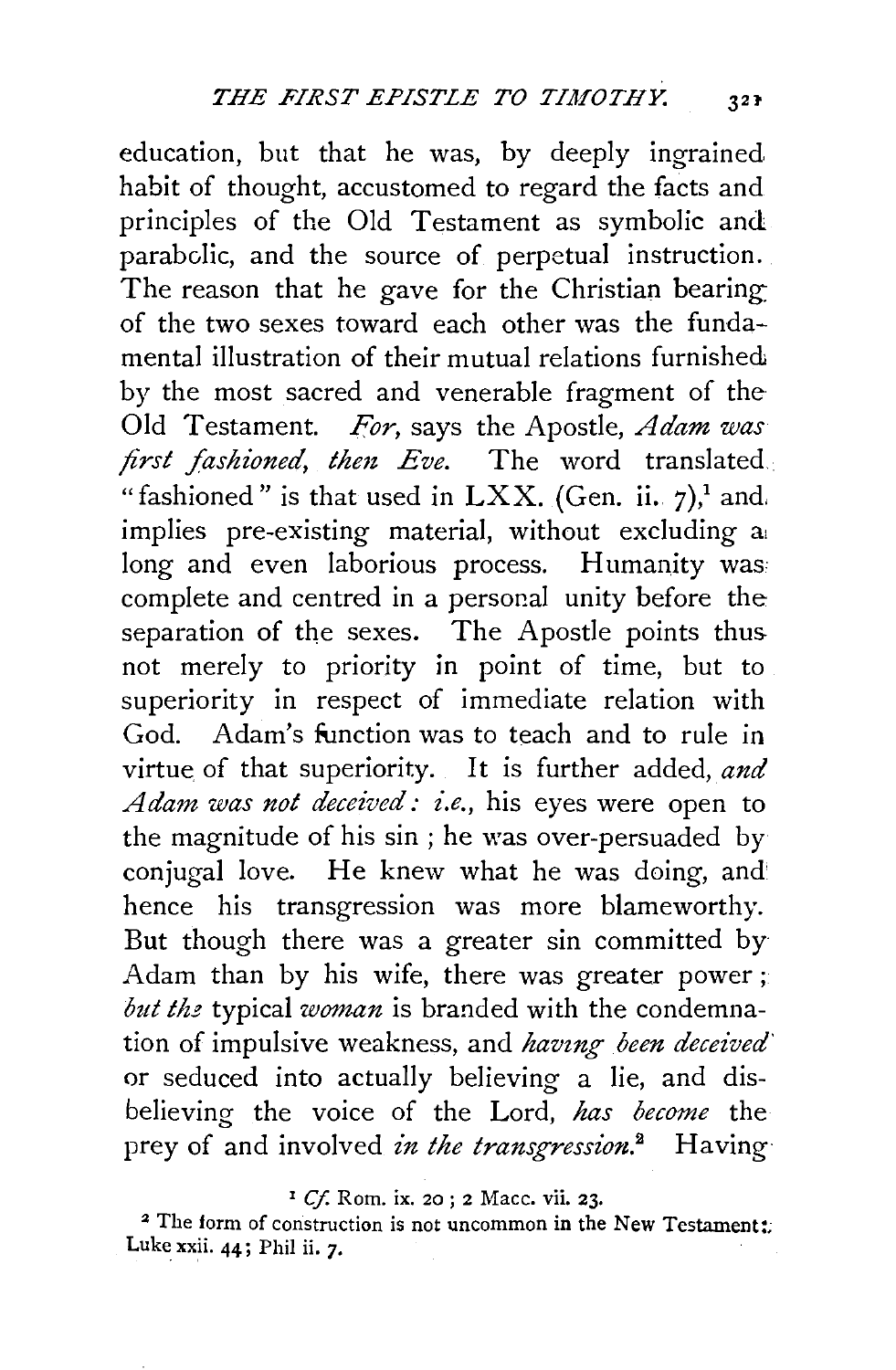.exercised authority over the man, she fell under the curse of the greater sin of her lord. *Man*, the one *head* of the human family, fell in his entirety ; for both his will and his rational and emotional nature Lisobeyed. Woman was the element of the persuasion to evil; the emotional and sensual element .became too strong through her presentation and embodiment of it for the intellectual and regulative faculties, and she suffers a real and typical subordination. This may sound to our ears a farfetched argument when used to discountenance female usurpation of intellectual supremacy. It was, however, a method current at the time to look for and find in the Scriptures the concrete expressions .of almost all philosophical judgments. At the present day we could hardly find a more vivid illustration of the essential difference between the masculine and feminine nature. If there be this distinction between the sexes, that distinction still furnishes the basis of an argument and a reason for the advice here rendered. The catastrophe of Eden is the beacon for all generations when the sexes repeat the folly of Eve and Adam and exchange their distinctive position and functions. So also an echo of the Fall reverberates in every human heart when the passions rule the intellect and mind yields its sovereignty to the affections.

*Verse* 1 *s.-Nevertheless womankind shall be saved through the childbearing,* i.e., through the fulfilment of the promise made to her seed, which, while the curse fell upon her, wreathed an aureole of new and wondrous glory round her head. By this translation, the  $\delta \epsilon$  has its true adversative power, the